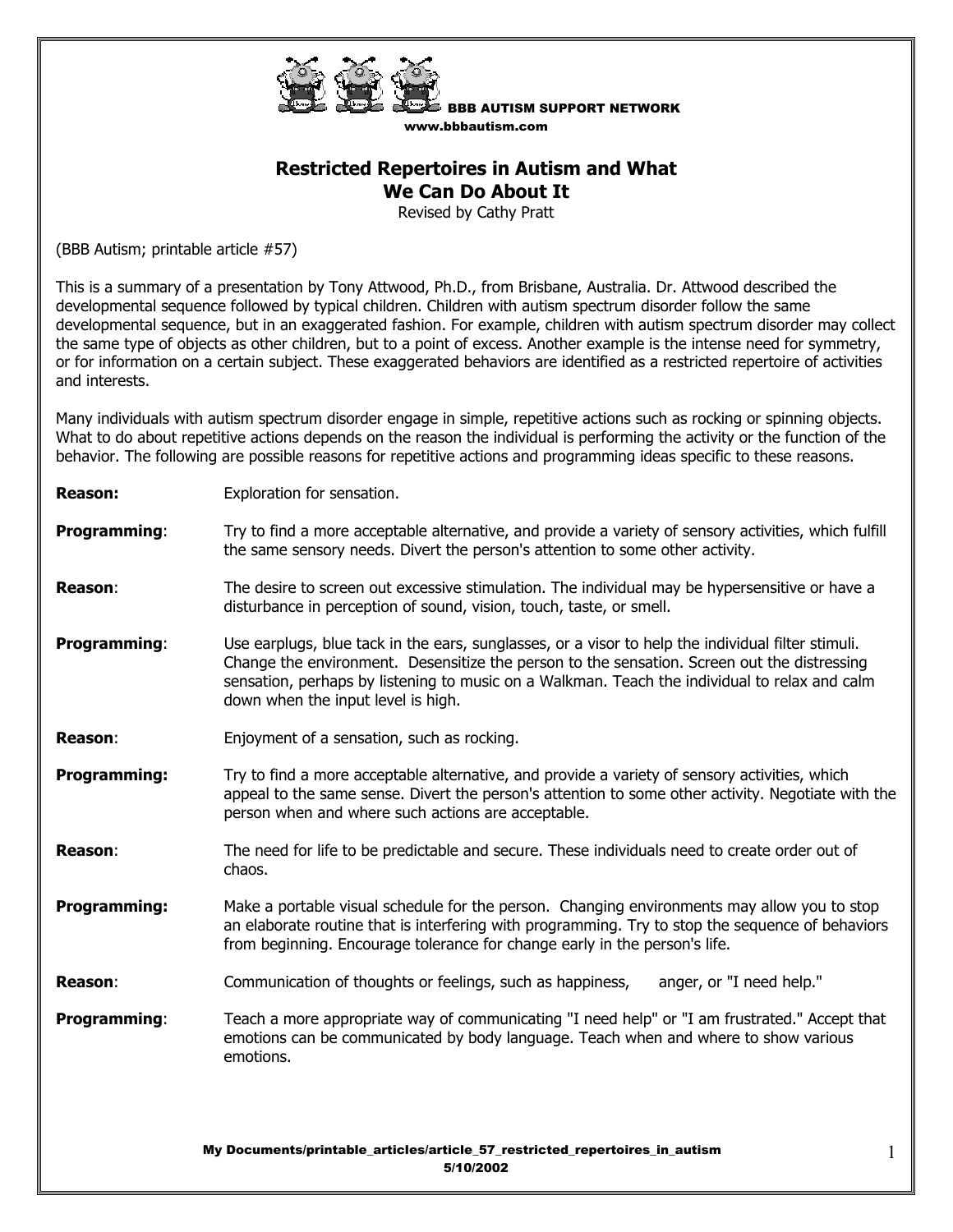

BBB AUTISM SUPPORT NETWORK www.bbbautism.com

**Reason:** Compulsive behaviors. For example, an act starts as pleasurable but the need to continue is irresistible or the person is unable to switch to another activity on his/her own. The thought occurs and the individual cannot prevent him/ herself from carrying out the action.

- **Programming:** This behavior may be related to an obsessive-compulsive disorder and to high levels of anxiety. Avoid the initial stimuli that may set the stage for this behavior. Ask if the person wants to be finished with the repetitive activity or would like to switch to another activity, and help him/her do so. Reduce the person's level of stress. Use distractions, such as music.
- **Reason:** The inability to start or change actions or emotions. This may be related to transitions between activities or environments. The person who has a movement disorder such as akinesia or bradykinesia sometimes uses a short repetitive action to get his/her body into gear with the brain.

**Programming:** Develop a picture schedule to help the individual move from one setting to another.

Repetitive behaviors cannot and should not be eliminated completely from a person's behavioral repertoire. You may wish to reduce the time spent performing the repetitive behavior or to identify a more acceptable alternative with similar sensory input. Consider the following:

**The Teach the person an alternative behavior.** 

- **Provide a variety of sensory experiences during a person's day.**
- When the behavior is happening, try to divert the person's attention to another activity.
- **W** Negotiate with the individual when and where repetitive actions are acceptable.

**The Controlled access to the behavior will reduce the person's level of desperation to do the behavior.** This controlled access should not be contingent on good behavior. The person's visual schedule should note the appropriate time to engage in the repetitive behavior.

**Gradually reduce the amount of time allotted for the repetitive behavior. Increase the amount of time between** scheduled access to repetitive behaviors.

**Use freedom to indulge in repetitive behaviors as a reward if the person has few motivators.** 

**Use the level of repetitive behavior to assess the person's level of stress. Institute other stress reduction** measures when repetitive behavior rates increase.

**Promote success in other areas. The behavior will reduce itself when the person achieves success in other areas** and has a low level of distracting sensory stimuli.

**Allow the person to engage in the repetitive behavior in an emergency situation to calm him/herself.** 

Repetitive behaviors are very resistant to reward or discouragement programs, so if you can live with them, leave them alone. Remember, repetitive behaviors will come and go. However, if one behavior is suppressed, another will replace it. The replacement behavior is always dictated by the individual and may be worse than the one it replaced.

> Originally contributed by Susan Gray, 1994